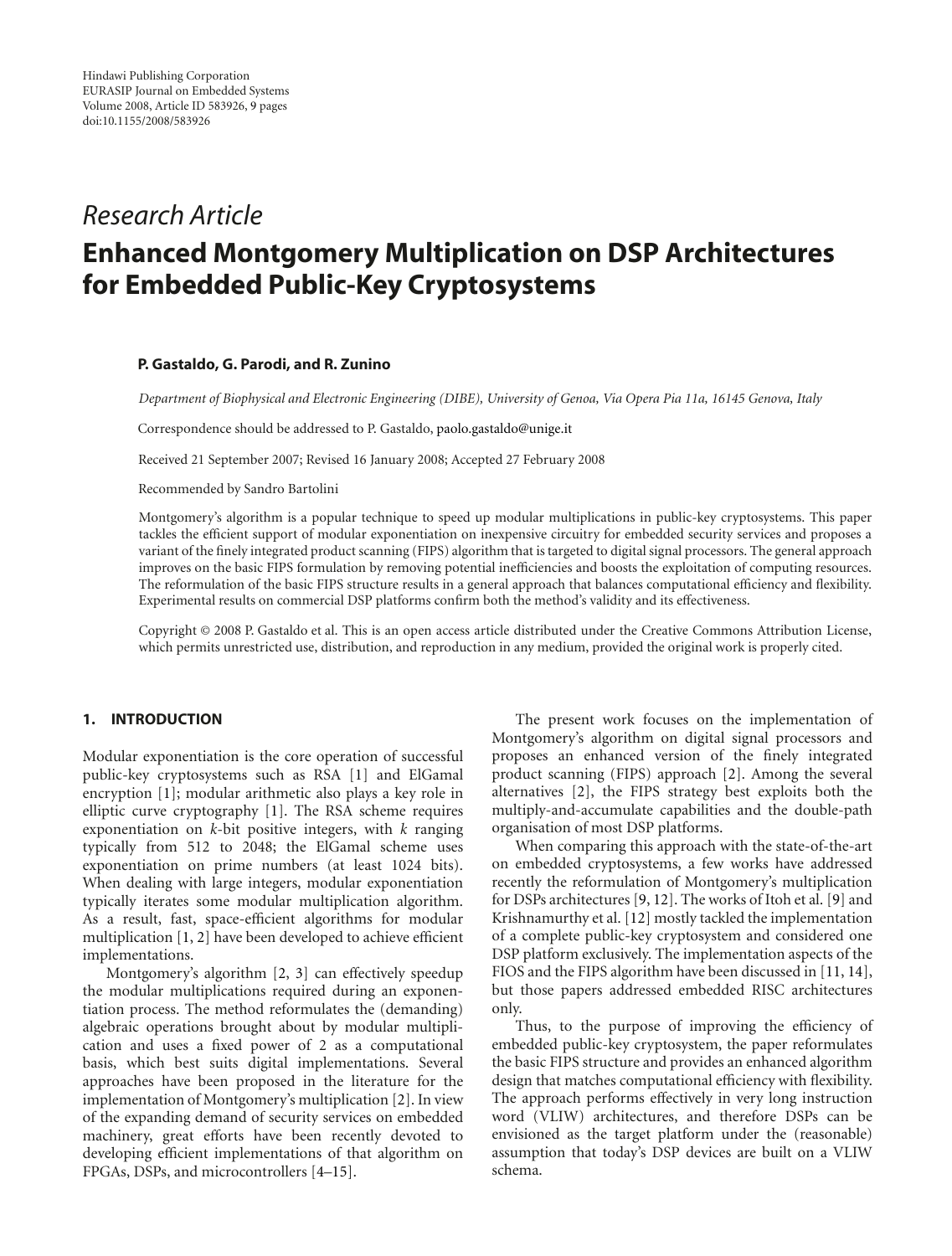Inputs:  $\{\overline{a}, b\}$  (structural fixed parameters: *n'*, *r*). Outputs:  $\overline{c} = a \cdot b \cdot r \pmod{n}$ . 1.  $t = \overline{a} \cdot \overline{b}$ , 2.  $m = t \cdot n' \pmod{r}$ , 3.  $u = (t + m \cdot n)/r$ , 4. if ( $u \ge n$ ), then return ( $u - n$ ) else return *u*.

Algorithm 1: Montgomery's reduction algorithm MP(*a*, *b*).

The paper is organized as follows. Section 2 briefly introduces Montgomery's multiplication and the FIPS algorithm. Section 3 describes the enhanced FIPS formulation and presents the related theoretical analysis. Section 4 presents the results obtained by implementing the reformulated algorithm on different DSP platforms.

# **2. MONTGOMERY MULTIPLICATION IN EMBEDDED CRYPTOSYSTEMS**

#### *2.1. Montgomery's reduction algorithm*

For any pair of integers,  $a, b < n$ , Montgomery's algorithm computes

$$
MP(a, b) = a \cdot b \cdot r^{-1} \bmod n, \tag{1}
$$

where *r* is an integer that is larger than *n* and is coprime to *n*, that is, GCD  $(n, r) = 1$ , and  $r^{-1}$  is the modular inverse of  $r : r^{-1} \cdot r = 1 \pmod{n}$ . For computational reasons clarified below,  $MP(\cdot)$  is not usually fed with the actual operands, {*a*, *b*}, but processes their so-called *n*-residual representations,  $\{\overline{a}, \overline{b}\}$ . The *n*-residual,  $\overline{a}$ , of an integer  $a < n$ is defined as  $\bar{a} = a \cdot r \pmod{n}$ . Montgomery's algorithm can be outlined as shown in Algorithm 1.

The procedure is parameterised by the unique number,  $n'$ , that satisfies:  $r \cdot r^{-1} - n \cdot n' = 1$ ; such quantity and the quantity *r*<sup>-1</sup> are computed once for each modulus setting by the extended Euclidean algorithm [16]. A critical step in the  $MP(\cdot)$  algorithm involves the division operation at step (3), having *r* as a denominator. In digital hardware implementations, one chooses *r* such that  $r = 2<sup>k</sup>$ , hence the ratio operation turns into a bit-shift; such a setting satisfies the constraint GCD  $(n, r) = 1$  because, in practical cryptosystems, *n* is either a prime number or the product of two odd primes. Thus, *k* is eventually set such that:  $2^{k-1}$  <  $n < 2^k$ .

Montgomery's algorithm operates in the residual space, since it computes  $MP(\overline{a}, b)$  and returns the *n*-residual representation of the product result:  $MP(\overline{a}, b) = \overline{c}$  $a \cdot b \cdot r \pmod{n}$ . Therefore, at run-time, the method requires that both operands are mapped into the *n*-residual domain, and eventually that the result is back-converted to the integer domain; both those phases prove quite demanding from a computational perspective. Thus, Montgomery's algorithm is really effective when those prologue and epilogue procedures are less relevant than the product computation itself. This explains why the  $MP(\overline{a}, \overline{b})$  approach boosts

computational performances in modular exponentiation: in that case, many iterated modular multiplications involve a common modulus and do not require repeated backconversions of results from the residual domain to the original integer representation.

#### *2.2. Digital implementation algorithms*

In real implementations of  $MP(\overline{a}, \overline{b})$ , very large integers are split and processed on a word-by-word basis. In the following, *w* and *z* will denote the word size (in bits) and the number of words required to represent an integer, respectively. Therefore, *r* takes on the value  $r = 2^{zw}$ .

The literature classifies implementation approaches according to the sequencing of multiplications and reductions; "integrated" approaches interleave multiplications and reductions, while "product scanning" algorithms compute sequentially the words of the product result. Thus, the finelyintegrated product scanning (FIPS) algorithm [2] works out  $MP(\overline{a}, \overline{b})$  by interleaving the computations of products  $\overline{a} \cdot \overline{b}$ and  $m \cdot n$ . Both multiplications follow the product-scanning method, hence the FIPS structure features two nested loops, the outer of which scans the words of the product itself.

Figure 1 outlines the FIPS pseudocode formalized by Koc et al. [2]. Registers *S* and *C* are handled by the adder circuitry and hold the sum and the carry values, respectively. The quantity *t* (as per step (1) of  $MP(\overline{a}, \overline{b})$  accumulates partial results from either  $(\overline{a}, \overline{b})$  or  $(m \cdot n)$  and is here hosted by an array, *t*[·], of three registers (each register is of size *w* bits). Since each inner loop contains multiply-and-accumulate (MAC) operations, the algorithm fits the architectures of DSP devices, which typically provide parallel, fixed-point multipliers.

In the pseudocode, each  $ADD(t[1], C)$  function call at steps O4, O9, O12, and O17 has two crucial effects: (1) the carry *C* from each summation is added to the array element *t*[1], and (2) the carry value resulting from the latter addition propagates to the array element *t*[2]. Carry propagation, however, can convey some inefficiency: each of those steps triggers two additions even when the addition  $(t[1] + C)$  does not actually generate a carry; in a parallel architecture, this might lead to an imbalanced use of functional units and ultimately affect pipelining. In principle, one might insert *if* statements to detect carry propagation in advance; such a trick, however, would severely compromise computational efficiency, due to pipeline-flush effects generated by conditional branches within the most nested loops. Moreover this approach would expose the system to timing attacks [17].

#### *2.3. Architectural issues in the FIPS algorithm*

In the original FIPS formulation, all elements of the array *t*[·] have equal size, *w*, favouring implementations on flexible hardware. The method assumes that  $z < W$  and, as observed in [2], allocates log*w*[*zW*(*W* −1)] words for the accumulator (*W* <sup>=</sup> 2*<sup>w</sup>*). DSP-based implementations, however, would more likely support such a structure with one contiguous register of suitable size, *K* (see Figure 2). Such a simple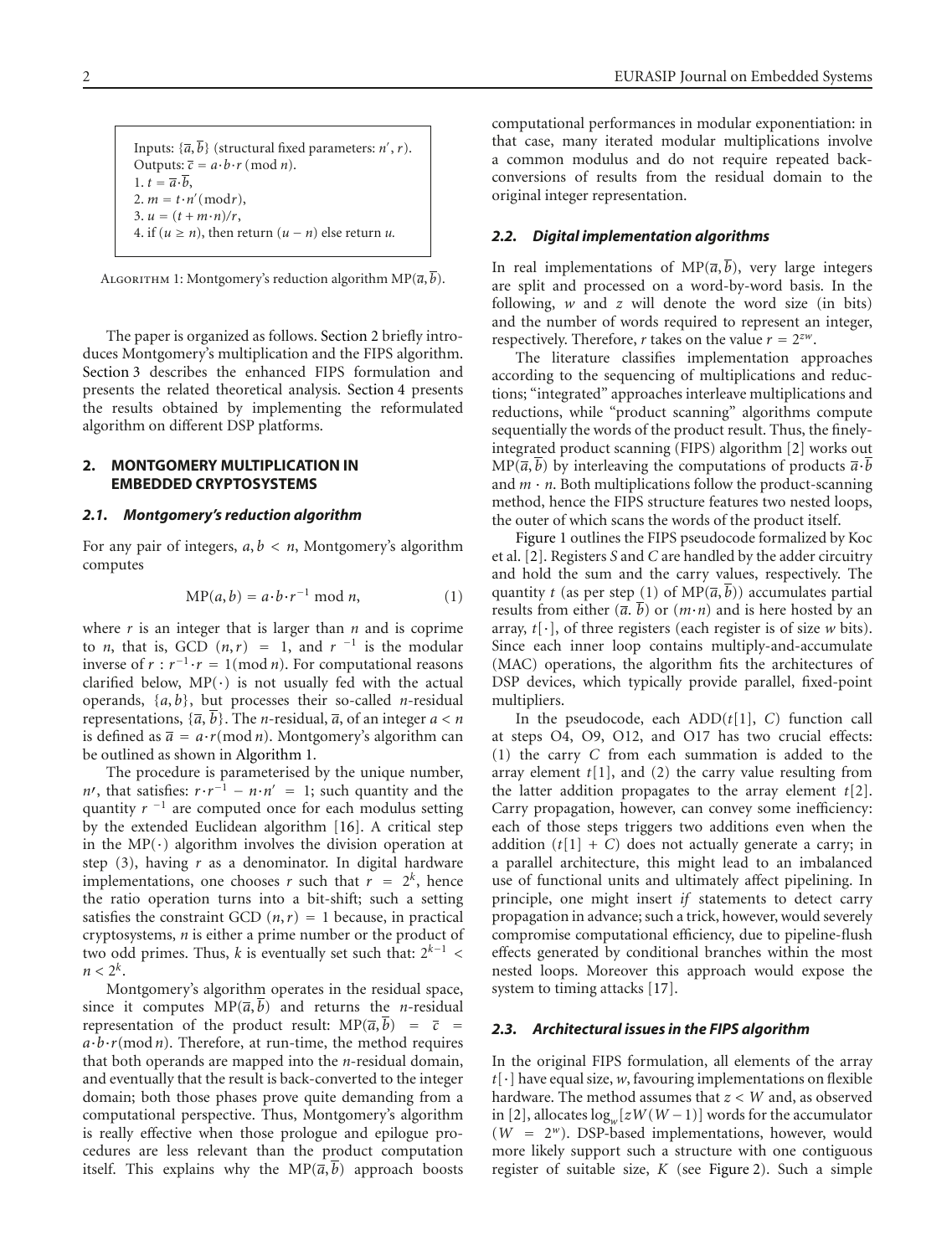

FIGURE 1: The basic version of the FIPS algorithm [2].



Figure 2: The DSP-oriented version of the FIPS algorithm: singleaccumulator register array.

reformulation exploits any extended accumulator and fits two main features of modern DSPs: (1) the lowest section, *t* [0], of the array holds the *w* least significant bits and directly implements (mod *w*) arithmetic; (2) arithmetic circuitry subsumes carry propagation at steps {O4, O9, O12, O17}, thus avoiding multiple accesses to the array elements. The pseudocode in Figure 3 presents an excerpt of the reformulated FIPS algorithm and shows that one accumulator can

boost performance in the innermost *j*-loop by supporting the MAC operations,  $\overline{a} \cdot b$  and  $m \cdot n$ . The single-accumulator configuration requires that the underlying architecture ensures a consistent support of the precision, and the related criterion to design the register size, *K*, was analysed in [2]. The content of the accumulator ACC can be upper bounded by

$$
ACC \le (2z + 2)(2w - 1)2 \stackrel{\text{def}}{=} ACC(UP).
$$
 (2)

Thus, a design criterion for dimensioning *K* requires that

$$
K > \log_2[(2z+2)(2^w-1)^2].
$$
 (3)

# **3. ENHANCED DSP-ORIENTED DESIGN OF THE FIPS ALGORITHM**

In spite of the apparent trivial reformulation, the constraint (3) may give rise to some architectural issues when embedding the FIPS algorithm on commercial DSPs. In such cases, the manufacturer's choices set the type and the number of available multipliers; performance optimisation now clearly requires that the quantity, *w*, matches the word size of the multipliers available on the target DSP platform. As a result,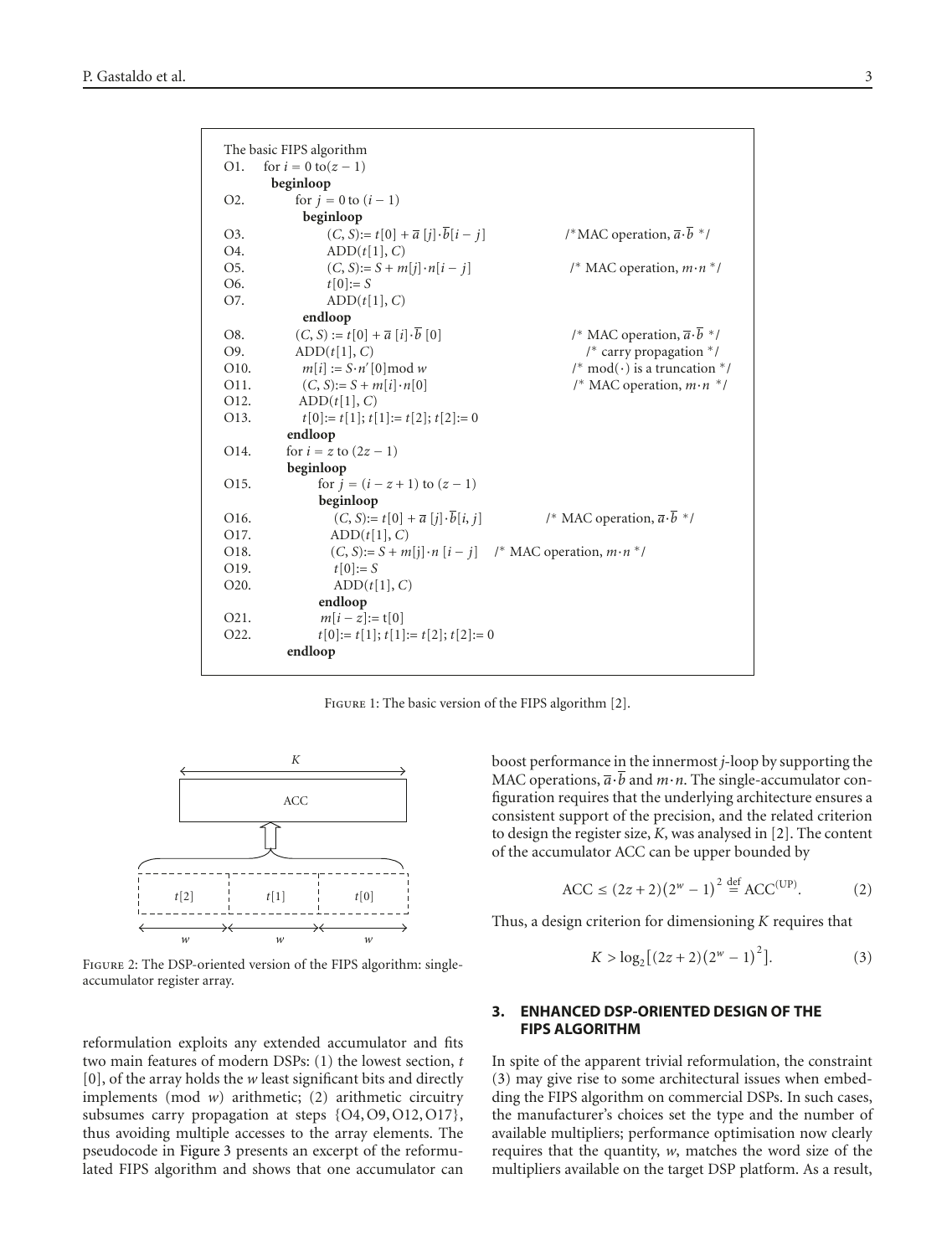|                  | Intermediate FIPS algorithm                  |  |  |
|------------------|----------------------------------------------|--|--|
| E1.              | for $i = 0$ to $z - 1$                       |  |  |
|                  | beginloop                                    |  |  |
| E <sub>2</sub> . | for $j = 0$ to $i - 1$                       |  |  |
|                  | beginloop                                    |  |  |
| E3.              | $ACC = ACC + \overline{a}[j] \cdot b[i - j]$ |  |  |
| E4               | $ACC = ACC + m[j] \cdot n[i - j]$            |  |  |
| endloop          |                                              |  |  |
| E <sub>5</sub> . | $ACC = ACC + \overline{a}[i] \cdot b[0]$     |  |  |
| F6.              | $m[i] = ACC·n'[0] \mod w$                    |  |  |
| E7.              | $ACC = ACC + m[i] \cdot n[0]$                |  |  |
| E8.              | $ACC = ACC \gg w$                            |  |  |
|                  | endloop                                      |  |  |
| E9.              | for $i = z$ to $2z - 1$                      |  |  |
|                  | $(\cdot \cdot \cdot)$                        |  |  |

FIGURE 3: FIPS algorithm: code for the single-accumulator configuration.

Table 1: Required width of the extended accumulator in the formulation of the FIPS algorithm.

| Multiplier circuitry-word size | Cryptosystem configuration |          |          |
|--------------------------------|----------------------------|----------|----------|
|                                | 512 bit                    | 1024 bit | 2048 bit |
| 16 bit                         | 39                         | 40       | 41       |
| 32 bit                         | 69                         | 70       | 71       |
|                                |                            |          |          |

multiplier specifications eventually set the register size, *K*, for the single-accumulator configuration.

Table 1 gives the required width, *K*, of the extended accumulator when using 16-bit and 32-bit multipliers for three typical public-key settings (512, 1024, and 2048 bits). For example, a 2048-bit cryptosystem requires an accumulator holding at least 71 bits on a 32-bit DSP. The table actually points out that the single-accumulator reformulation implies hardware specifications that can hardly fit commercial fixedpoint DSPs.

The research presented in this paper improves on the basic FIPS algorithm by removing these potential sources of inefficiency under two constraints: to exploit only registers of size *w* and 2*w* and to keep computational efficiency unaffected as compared with the single-accumulator configuration. The proposed structure allocates four registers, each having size 2*w*: registers *REG*1 and *REG*2 accumulate results from MAC operations  $\overline{a} \cdot b$  and  $m \cdot n$ , respectively, in the inner loop; ACCX stores the associate carry values; register *ACCY* finally accumulates the partial results stored in REG1 and REG2 and prepares the computation of  $m[i]$  in the outer loop at step O10. This configuration matches the doublepath organisation of DSP platforms by decoupling the two MAC operations in the inner loop.

A more significant enhancement to the basic FIPS algorithm reformulates the structure of outer loop. The original code section shows that the computation of the value *m*[*i*] completes at line O10 and is subsequently used at line O11. Such a dependency might clearly affect efficiency by preventing a full exploitation of the processor functional units. Two adjustments to the critical code section overcome that dependency: first, the dependency is removed by pipelining the inter-dependent operations across two consecutive loop cycles; secondly, the multiple-accumulator structure (REG1 and REG2 in the inner loop, ACCY in the outer loop) favours parallelism in the computation of intermediate results. Such an optimisation applies only to the first *i*-loop of the FIPS algorithm, as the second *i*-loop does not suffer from that dependency.

The pseudocode in Figure 4 outlines the complete version of the enhanced FIPS algorithm for parallel architectures. The outer loop (EE4-EE20) starts by storing in ACCY the higher part of the eventual result for the MAC operation (EE5), which uses the contributions (*Q* and *m*) from the previous (*i*–1)th iteration; such a configuration actually eliminates the dependency between line O10 and O11 of the original algorithm. Then, register ACCY accumulates partial results from a MAC operation (EE7) and the inner loop (REG1 and REG2); the summation at line EE15 prepares the completion of *m*[*i*] at line EE17.

As a result of the optimization, the inner loop EE9– EE14 preserves a MAC-parallel structure, while the overall structure can be supported without a single, three-word long accumulator. The reformulation clearly requires the introduction of a prologue section at lines EE1–EE3.

#### **4. EXPERIMENTAL RESULTS**

The efficiency performance of the enhanced FIPS implementation was evaluated experimentally on commercial fixed-point DSP devices. To assess the general validity of the enhancements, the practical tests involved two different families of platforms, namely, the Texas Instruments TMS320C6201 device [18] and the Analog Devices ADSP-TS201S "TigerSHARC" processor [19]. Both DSPs feature very long instruction word (VLIW) architectures. The former DSP [18] offers two independent data paths and supports up to eight instructions in parallel; the eight independent functional units include a pair of 16-bit multipliers and six ALUs (32/40 bit). The load-store architecture is supported by thirty-two 32-bit general-purpose registers, and the common off-register memory hierarchy consists of a 32-bit address space partially mapped into an onchip RAM. The latter device, TigerSHARC [19], features a static superscalar architecture supporting a computation pipeline, dual computation blocks, and can execute up to four instructions per cycle. Each computation block hosts an ALU, a multiplier, a shifter, a 32-word register file, and a communications logic unit (CLU); multipliers can operate both on 16-bit and 32-bit operands, and accumulators support 64-bit integers.

To attain a reliable comparison of performances, both the enhanced formulation and the single-accumulator configuration of the FIPS algorithm were tested on both DSP platforms. The experimental results for each platform will be reported separately in the following.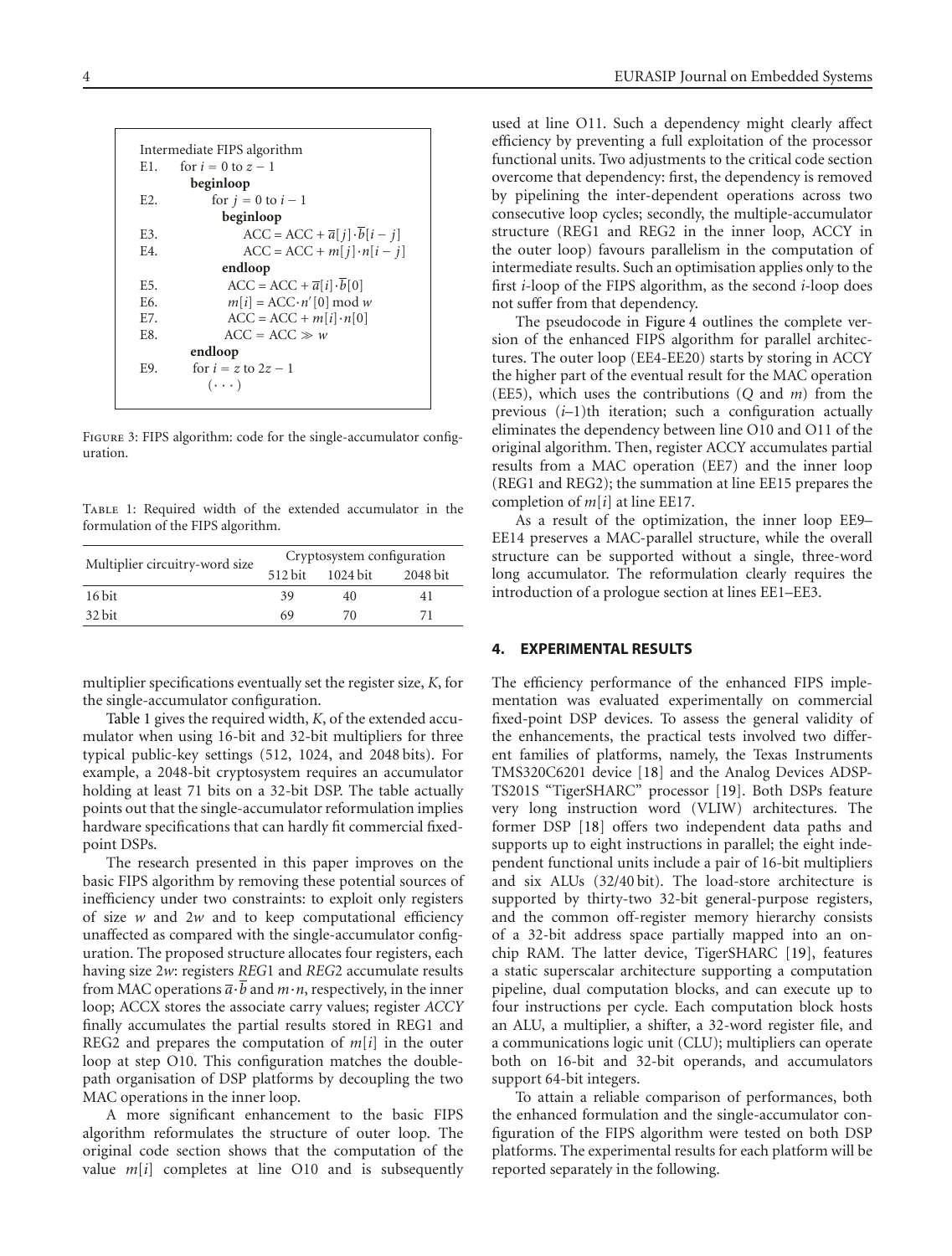|             | The enhanced FIPS algorithm for parallel architectures    |
|-------------|-----------------------------------------------------------|
| EE1.        | $REG1 := \overline{a} [0] \cdot \overline{b} [0]$         |
| <b>EE2.</b> | $Q = \text{REG1} \mod w$                                  |
| EE3.        | $REG1 := REG1 \gg w$                                      |
| EE4.        | for $i = 1$ to $z - 1$                                    |
|             | beginloop                                                 |
| EE5.        | $\text{ACCY} = Q + m[i-1] \cdot n[0]$                     |
| EE6.        | $ACCY$ := $ACCY \gg w$                                    |
| EE7.        | $ACCY = ACCY + \overline{a}[i] \cdot \overline{b}[0]$     |
| EE8.        | for $j = 0$ to $i - 1$                                    |
|             | beginloop                                                 |
| EE9.        | REG1:= REG1 + $\overline{a}[j] \cdot \overline{b}[i - j]$ |
| EE10.       | $ACCX$ := $ACCX + (REG1 \gg w)$                           |
| EE11.       | $REG1 := REG1 \text{ mod } w$                             |
| EE12.       | REG2:= REG2 + $m[j] \cdot n[i - j]$                       |
| EE13.       | $ACCX$ := $ACCX + (REG2 \gg w)$                           |
| EE14.       | $REG2 := REG2 \mod w$                                     |
|             | endloop                                                   |
| EE15.       | $ACCY = ACCY + REG1 + REG2$                               |
| EE16.       | $Q = ACCY \mod w$                                         |
| EE17.       | $m[i]=Q \cdot n'[0] \bmod w$                              |
| EE18.       | $REG1 = ACCX \mod w$                                      |
| EE19.       | $ACCX$ := $ACCX \gg w$                                    |
| EE20.       | $REG2:=ACCY \gg w$                                        |
|             | endloop                                                   |
| EE21.       | $\text{ACCY} := Q + m[i - j] \cdot n[0]$                  |
| EE22.       | $REG2 := REG2 + (ACCY \gg w)$                             |
| EE23.       | for $i = z$ to $2z - 1$                                   |
|             | beginloop                                                 |
| EE24.       | for $j = (i - z + 1)$ to $(z - 1)$                        |
|             | beginloop                                                 |
| EE25.       | REG1:= REG1 + $\overline{a}[j] \cdot \overline{b}[i-j]$   |
| EE26.       | $ACCX$ := $ACCX + (REG1 \gg w)$                           |
| EE27.       | $REG1 := REG1 \mod w$                                     |
| EE28.       | REG2:= REG2 + $m[i] \cdot n[i - j]$                       |
| EE29.       | $ACCX$ := $ACCX + (REG2 \gg w)$                           |
| EE30.       | $REG2:=REG2 \mod w$                                       |
|             | endloop                                                   |
| EE31.       | $REG2 := REG2 + REG1$                                     |
| EE32.       | $m[i-z]$ := REG2 mod w                                    |
| EE33.       | $REG1 = ACCX \mod w$                                      |
| EE34.       | $ACCX = ACCX \gg w$                                       |
| EE35.       | $REG2 := REG2 \gg w$                                      |
|             | endloop                                                   |
|             |                                                           |

Figure 4: The enhanced FIPS algorithm.

## *4.1. TMS320C6201 DSP platform*

The TMS320C6201 device [18] provides 16-bit multipliers and supports up to 40-bit data size. As a result of the design issues discussed in the previous section, those hardware specifications lead to using a word size of at most  $w =$ 16 bits for FIPS-based cryptosystems. Table 1 shows that, due to the bound (3) on the accumulator size, the DSP device could support the single-accumulator configuration for at most a 1024-bit cryptosystem having  $z = 64$  words. Thus, the performance of the enhanced formulation of FIPS has been compared with that of the basic FIPS for a 1024-bit configuration.



Figure 5: Performance comparison between the two FIPS versions on TMS320C6201 for a 1024-bit implementation of modular multiplication.

The computational cost to work out  $MP(\overline{a}, \overline{b})$  allowed one to assess the overall increase in efficiency provided by the algorithm optimisation. For the TMS320C6201 device, the original FIPS algorithm exploiting the single-accumulator configuration required 19372 clock cycles, whereas the enhanced reformulation completed in 17346 clock cycles, thus yielding a 11% reduction in running time; Figure 5 reports on these results. This proved that the enhanced FIPS algorithm improved on the implementation performance without even exploiting the single-accumulator configuration. Such a result confirmed that the reformulation of the FIPS algorithm successfully combined flexibility and efficiency.

A functional explanation of these improvements in performance can be obtained by using the resource-utilisation feedback reports [20], provided by the TMS320C6201 compiler for the two FIPS implementations. Five quality parameters characterize the results of loop pipelining [20]:

- (i) *loop carried dependency bound* ≡the minimum interval due to dependencies among quantities across different loop iterations (a dependency occurs when one iteration of a loop writes a value that must be read in a future iteration),
- (ii) *unpartitioned resource bound* ≡the smallest iteration delay before the dispatching of instructions to either data path,
- (iii) *partitioned resource bound* ≡the smallest iteration delay after the dispatching of instructions to either data path,
- (iv) *iteration interval* ≡the number of clock cycles between the start of consecutive loop iterations,
- (v) *iterations in parallel* ≡the pipeline depth.

Table 2 compares the compiler feedback reports relative to the inner loops of each FIPS implementations. As expected, the original FIPS algorithm in the singleaccumulator configuration shows performs slightly better in terms of inner-loop pipelining; this is due to the fact that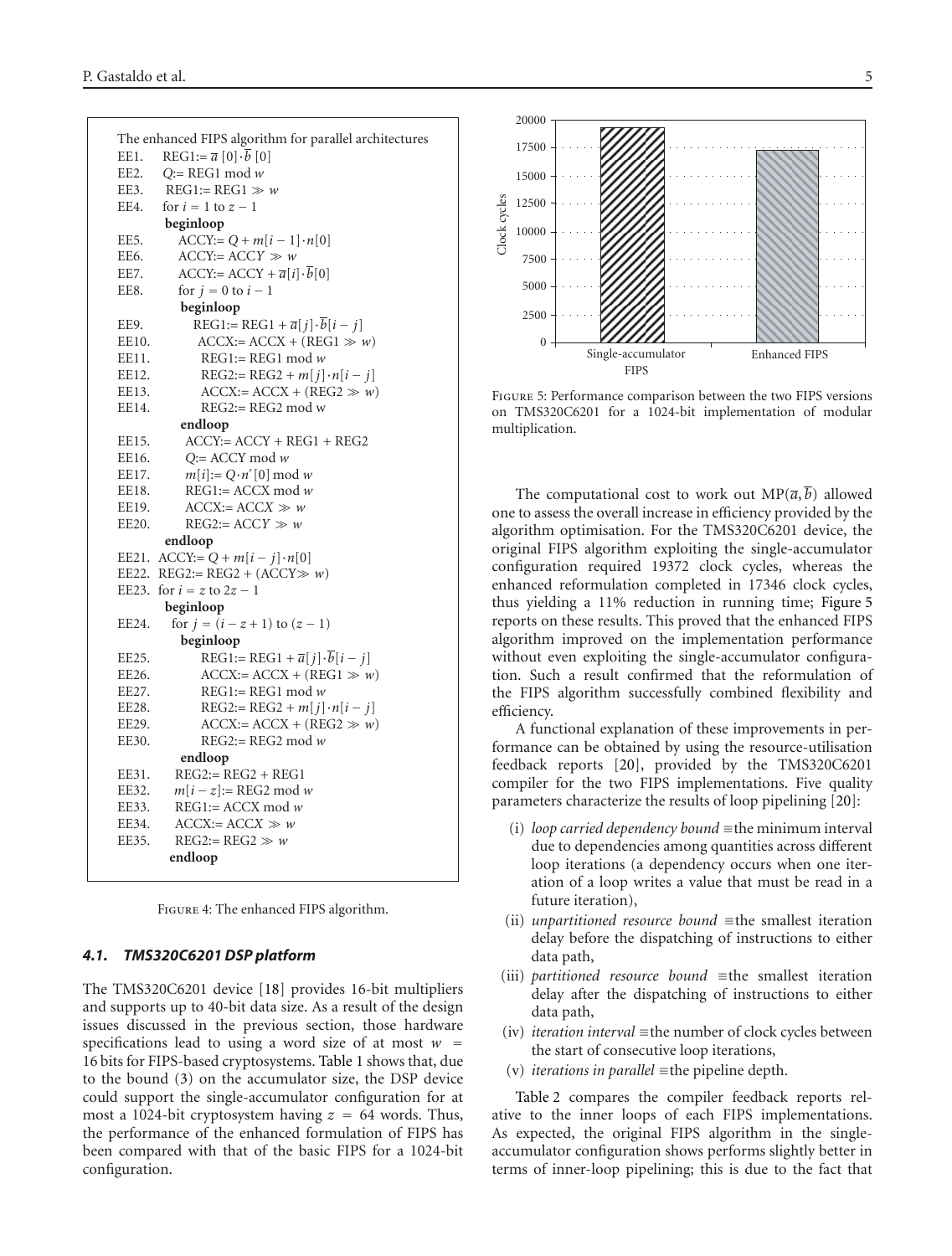Table 2: Feedback report for the TMS320C6201.

| Code quality parameter        | Single ACC. FIPS Enhanced FIPS |  |
|-------------------------------|--------------------------------|--|
| Loop carried dependency bound |                                |  |
| Unpartitioned resource bound  |                                |  |
| Partitioned resource bound    |                                |  |
| Iteration interval            |                                |  |
| Iterations in parallel        |                                |  |

the partial results of MAC operations accumulate in a single register. This confirms that the inner-loop design undergoes a tradeoff between flexibility and efficiency.

The measures reported in Table 3 confirm that the inner loop design of the FIPS reformulation can profitably balance the resource management, although it obviously increases the number of instructions dispatched to some specific units.

Overall, compiler-feedback reports prove that the enhanced version of FIPS improves on the global computational performance of the single-accumulator configuration, even when the latter can take advantage of a most efficient design of the inner loop.

The effectiveness of the proposed reformulation of FIPS is indeed confirmed by the results obtained from the experimental session involving a 2048-bit cryptosystem. In this case, as per Table 1, the hardware specifications of the DSP device do not allow the implementation of the singleaccumulator configuration, since  $w = 16$  bits and  $z = 128$ words. Thus, Figure 6 reports on the computational cost to work out  $MP(\overline{a}, \overline{b})$  for a standard FIPS implementation and for the enhanced algorithm proposed by this research. The standard FIPS algorithm required 113610 clock cycles to compute  $MP(\overline{a}, b)$ , whereas the enhanced reformulation completed in 63294 clock cycles, thus yielding a 45% reduction in running time.

#### *4.2. ADSP-TS201S DSP platform*

The "TigerSHARC" DSP [19] supports fixed-point multiply and accumulates operations with 16-bit or 32-bit input operands and a configurable result accumulator of 32, 40, or 64 bits. These hardware specifications virtually remove any practical limit to the word length of the supported cryptosystems when a word size  $w = 16$  bits is adopted. On the other hand, target implementations of FIPS having word size  $w = 32$  bits cannot rely on the single-accumulator configuration, for example, Table 1 shows that a 64-bit accumulator could not even support a 512-bit cryptosystem.

Therefore, to compare performances consistently, the experiments targeted a 1024-bit cryptosystem and involved three different FIPS implementations:

- (i) a single-accumulator configuration, with  $w = 16$  bits  $(this, z = 64 words),$
- (ii) a basic FIPS algorithm, with  $w = 32$  bits (thus,  $z = 32$ ) words),
- (iii) the enhanced reformulation, with  $w = 32$  bits (thus,  $z = 32$  words).



Figure 6: Performance comparison between the two FIPS versions on TMS320C6201 for a 2048-bit implementation of modular multiplication.



Figure 7: Performance comparison between the three FIPS versions on TigerSHARC for a 1024-bit implementation of modular multiplication.

Figure 7 compares the computational costs to work out  $MP(\overline{a}, \overline{b})$  for the three cases. The single-accumulator configuration required 17246 clock cycles; the standard 32 bit FIPS required 8694 clock cycles, whereas the enhanced reformulation completed in 6131 clock cycles, thus yielding a 65% and a 30% reduction in running time, respectively. These results indeed confirm the effectiveness of the enhanced design of FIPS.

The empirical performances of the Analog Device platform were interpreted by using the feedback report from the TS201S compiler [21], including quality parameters obtained from *modulo scheduling*. Table 4 reports on the measured results, related to the inner loops of the two FIPS implementations using  $w = 32$  bits, namely, lines O3–O7 and EE9–EE14 for the original version and the enhanced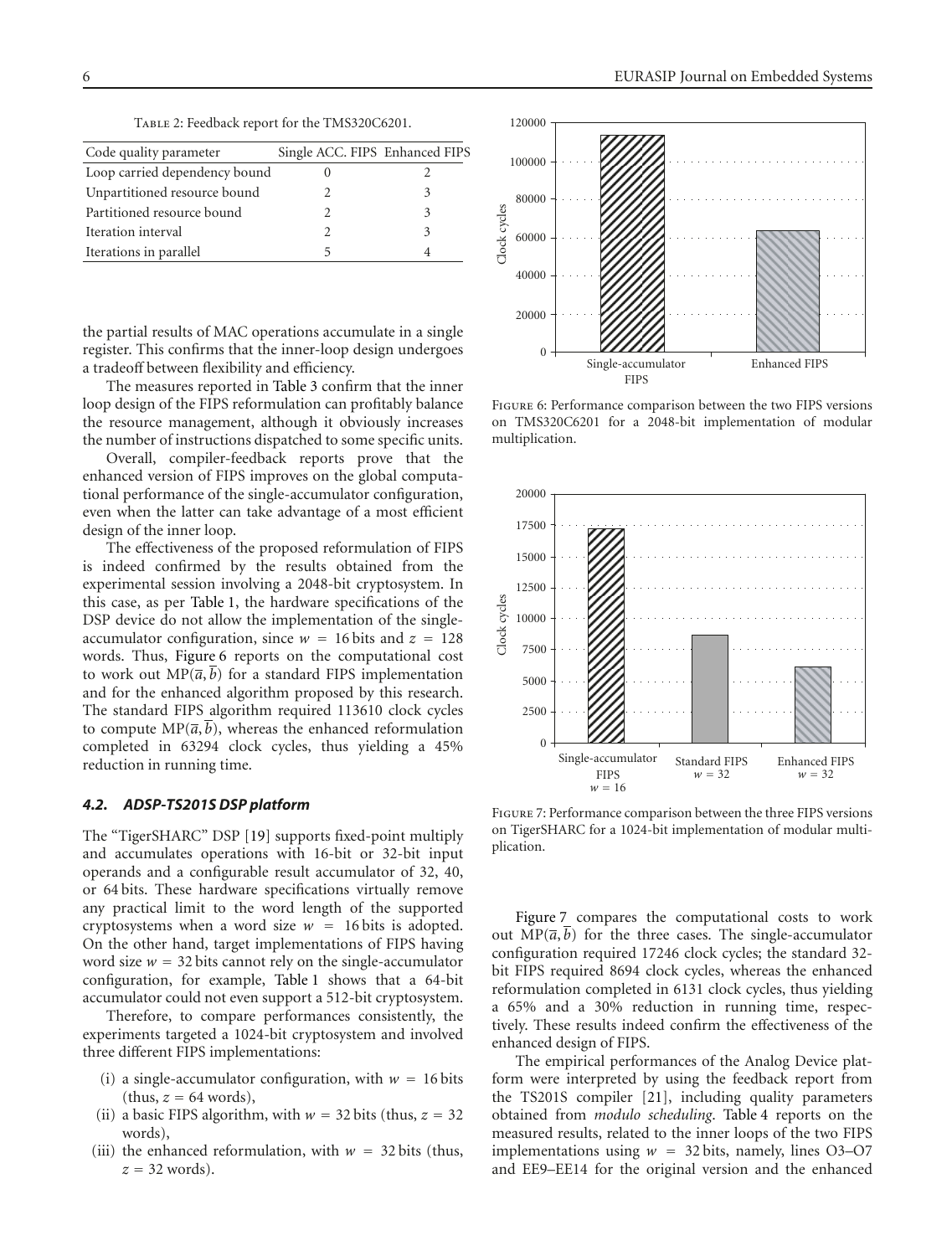| Single ACC. FIPS |  | <b>Enhanced FIPS</b> |  |
|------------------|--|----------------------|--|
|                  |  |                      |  |
|                  |  |                      |  |
|                  |  |                      |  |
|                  |  |                      |  |
|                  |  |                      |  |
|                  |  |                      |  |
|                  |  |                      |  |
|                  |  |                      |  |
|                  |  |                      |  |
|                  |  |                      |  |
|                  |  |                      |  |

Table 3: Resource usage report for the TMS320C6201.

| TABLE 4: Feedback report from the ADSP-TS201S compiler. |  |
|---------------------------------------------------------|--|
|---------------------------------------------------------|--|

| Code quality         | Original    | Enhanced    |
|----------------------|-------------|-------------|
| parameter            | <b>FIPS</b> | <b>FIPS</b> |
| In Int               | 6           | 4           |
| SC                   | 3           | 4           |
| MVE unroll           | 1           |             |
| res MII              | 0           | 0           |
| rec MII              | 6           | 4           |
| Cycle count (stalls) | 7 (1)       | (0)         |

version, respectively. Quality performance is described by the following parameters [21]:

- (i) *initiation interval* (InInt) ≡ the number of cycles between the starting of two consecutive loop iterations;
- (ii) *stage count* (SC)  $\equiv$  the number of initiation intervals until the first iteration of the loop has completed;
- (iii) *modulo variable expansion unroll factor* (MVE unroll)  $\equiv$  the number of times the loop must be unrolled so that the scheduling has no overlapping register lifetimes;
- (iv) *minimum initiation interval due to resources* (res MII)  $\equiv$  the lower limit for the initiation interval, imposed by the fact that at least one of the resources is used at maximum capacity;
- (v) *minimum initiation interval constrained by recurrences*  $(\text{rec} \text{ MII}) \equiv \text{the lower limit for the initiation interval}$ imposed by the recurrences in the code;
- (vi) *cycle count*  $\equiv$  the number of clock cycles required to execute one iteration of the loop, including stalls; the number of stalls is given between brackets.

Empirical evidence witnesses the efficiency of the enhanced implementation, as the latter version outperformed the basic implementation. Those results explain the significant increase in computational speed measured experimentally.

Table 5 reports on the experimental measures in terms of resource utilisation; for each resource, the table gives

|                            | Original FIPS | <b>Enhanced FIPS</b> |
|----------------------------|---------------|----------------------|
| Sequencer                  | 14.3%         | 25.0%                |
| Instruction slots          | 67.9%         | 100.0%               |
| <b>IALU</b>                | 71.4%         | 62.5%                |
| <b>JALU</b>                | 57.1%         | 100.0%               |
| X compute block            |               | 87.5%                |
| X compute block ALU        |               | 100.0%               |
| X compute block multiplier |               | 25.0%                |
| X compute block shifter    | 28.6%         | 50.0%                |
| Y compute block            | 57.1%         | 37.5%                |
| Y compute block ALU        | 57.1%         | 50.0%                |
| Y compute block multiplier | 28.6%         | 25.0%                |
| Ureg move/Immediate load   | 42.9%         | 12.5%                |

the percentage of utilisation during the entire loop. The s*equencer* parameter is associated with the programme sequencer, entrusted with address dispatching and efficient scheduling of arithmetic operations. *Instruction slots* count the accesses to the slots providing the instructions. *JALU* and *IALU* refer to the integer ALU registers, which in general store operands and intermediate or final results of integer computations. Finally, *compute block*, *compute block ALU*, *compute block multiplier,* and *compute block shifter* measure the resource usage of the two independent processing blocks (X and Y) supported by the TS201S DSP.

The feedback from the compiler shows that the proposed implementation of FIPS attained a more efficient management of the compute blocks X and Y. The arithmetic scheduling exhibited a much better balance, whereas the original FIPS version tended to stress unit Y to the disadvantage of its counterpart X which mostly remained idle.

The overall efficiency of the proposed implementation of FIPS is validated by the results obtained with the experiment involving a 2048-bit cryptosystem. Figure 8 compares the computational costs to work out  $MP(\overline{a}, \overline{b})$  for the three cases. The single-accumulator configuration ( $w = 16$  bits,  $z = 128$ ) words) required 59104 clock cycles; the standard 32-bit FIPS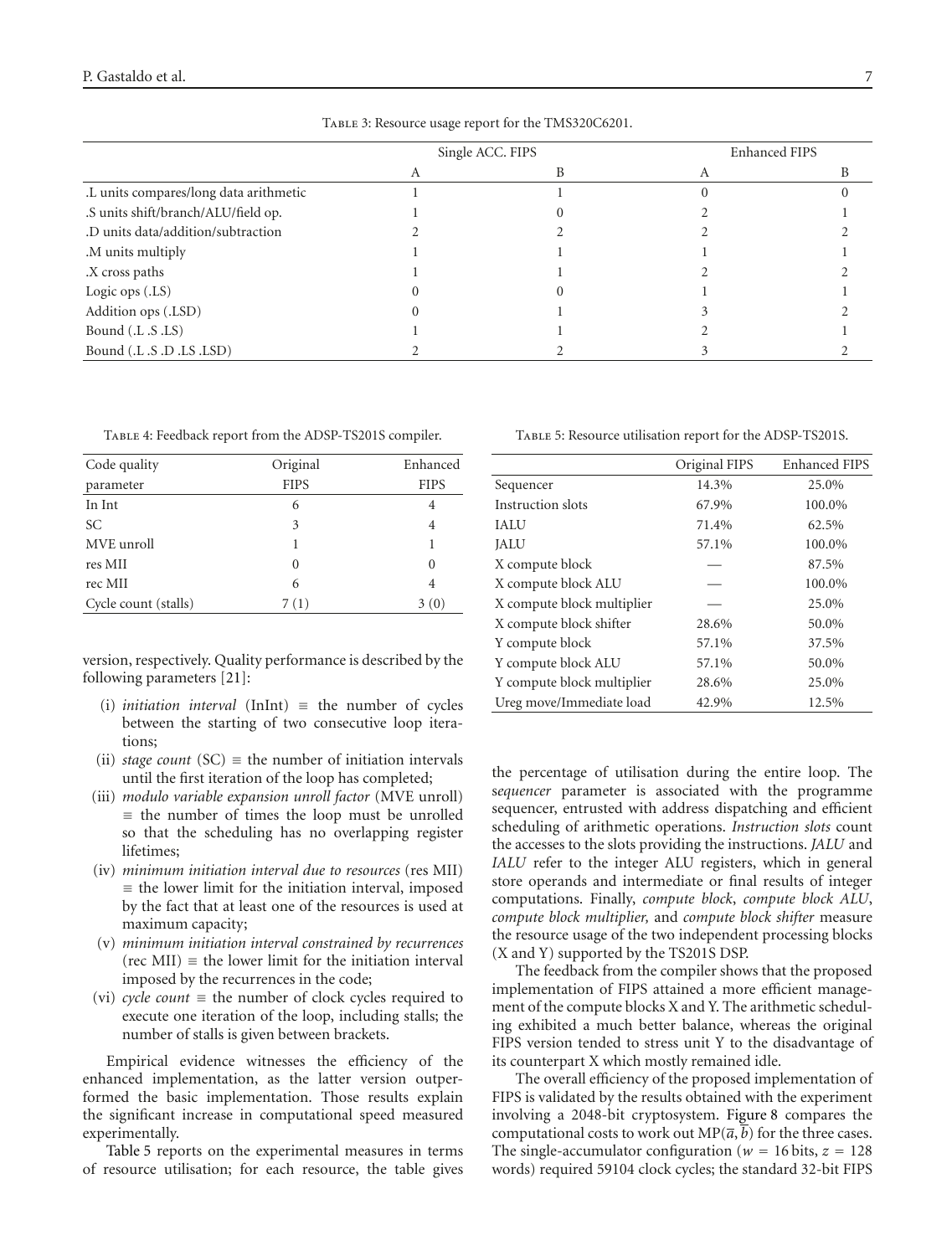50000 40000 Clock cycles Clock cycles 30000 20000 10000  $\Omega$ Single-accumulator Standard FIPS Enhanced FIPS FIPS  $w = 32$  $w = 32$  $w = 16$ 

Figure 8: Performance comparison between the three FIPS versions on TigerSHARC for a 2048-bit implementation of modular multiplication.

 $(w = 32 \text{ bits}, z = 64 \text{ words})$  required 31575 clock cycles, whereas the enhanced reformulation completed in 20348 clock cycles, thus yielding a 65% and a 35% reduction in running time, respectively.

#### **5. CONCLUSIONS**

The reformulation of modular reduction in Montgomery's algorithm simplifies circuitry via a radix-2 representation but is not necessarily powerful enough per se to boost efficiency and requires some careful attention when implementing the basic theoretical principle. The various versions of Montgomery's algorithm [2] witness indeed the intricacies conveyed by the possible strategies in scheduling modular operations.

The method proposed in this paper was aimed at supporting Montgomery's product on DSP platforms by means of the FIPS algorithm and exploits the multiply-andaccumulate capabilities and the double-path organisation typical of most DSP devices. Hence, the paper reformulated the basic FIPS version of Montgomery's product for matching computational efficiency with flexibility, without affecting realisation costs. A general design criterion confirmed that the reformulated approach fits today's commercial devices for embedded cryptosystems.

Experimental results verified the performances of the proposed approach on two DSP families characterized by different hardware specifications. The method scored a notable performance in terms of computational speed and resource balancing; this proved overall effectiveness and the general validity of the approach, considering that those results were obtained on quite different platforms.

Although the proposed method seems to best fit DSP architectures, the reformulation of the FIPS algorithm still applies effectively to FPGA-supported setups. In the latter cases, other versions of Montgomery's product seem to perform better [22]; those approaches exhibit a peculiar structure of the internal loops, which may not benefit from the enhancements to the FIPS formulation described in this paper.

#### **REFERENCES**

- [1] A. J. Menezes, P. C. van Oorschot, and S. A. Vanstone, *Handbook of Applied Cryptography*, CRC Press, Boca Raton, Fla, USA, 1997.
- [2] C. K. Koc, T. Acar, and B. S. Kaliski Jr., "Analyzing and comparing montgomery multiplication algorithms," *IEEE Micro*, vol. 16, no. 3, pp. 26–33, 1996.
- [3] P. L. Montgomery, "Modular multiplication without trial division," *Mathematics of Computation*, vol. 44, no. 170, pp. 519–521, 1985.
- [4] S. R. Dussè and B. S. Kaliski Jr., "A cryptographic library for the Motorola DSP56000," in *Proceedings of the Workshop on the Theory and Application of Cryptographic Techniques on Advances in Cryptology (EUROCRYPT '90)*, pp. 230–244, Aarhus, Denmark, May 1990.
- [5] S. E. Eldridge and C. D. Walter, "Hardware implementation of Montgomery's modular multiplication algorithm," *IEEE Transactions on Computers*, vol. 42, no. 6, pp. 693–699, 1993.
- [6] C. K. Koc, "RSA hardware implementation," Tech. Rep. 801, RSA Laboratories, Redwood City, Calif, USA, 1996, http://islab.oregonstate.edu/koc/papers/reports.html.
- [7] A. Royo, J. Moran, and J. C. Lopez, "Design and implementation of a coprocessor for cryptography applications," in *Proceedings of the European Design & Test Conference (EDTC '97)*, pp. 213–217, Paris, France, March 1997.
- [8] C.-C. Yang, T.-S. Chang, and C.-W. Jen, "A new RSA cryptosystem hardware design based on montgomery's algorithm," *IEEE Transactions on Circuits and Systems II*, vol. 45, no. 7, pp. 908–913, 1998.
- [9] K. Itoh, M. Takenaka, N. Torii, S. Temma, and Y. Kurihara, "Fast implementation of public-key cryptography on a DSP TMS320C6201," in *Proceedings of the 1st International Workshop on Cryptographic Hardware and Embedded Systems (CHES '99)*, pp. 61–72, Worcester, Mass, USA, August 1999.
- [10] A. F. Tenca and C. K. Koc, "A scalable architecture for modular multiplication based on Montgomery's algorithm," *IEEE Transactions on Computers*, vol. 52, no. 9, pp. 1215–1221, 2003.
- [11] J. Großschädl and G.-A. Kamendje, "Architectural enhancements for montgomery multiplication on embedded RISC processors," in *Proceedings of the 1st International Conference on Applied Cryptography and Network Security (ACNS '03)*, vol. 2846 of *Lecture Notes in Computer Science*, pp. 418–434, Kunming, China, October 2003.
- [12] A. Krishnamurthy, Y. Tang, C. Xu, and Y. Wang, "An efficient implementation of multi-prime RSA on DSP processor," in *Proceedings of the International Conference on Accoustics, Speech, and Signal Processing (ICASSP '03)*, vol. 2, pp. 413–416, Hong Kong, April 2003.
- [13] A. Z. Alkar and R. Sönmez, "A hardware version of the RSA using the Montgomery's algorithm with systolic arrays," *Integration, the VLSI Journal*, vol. 38, no. 2, pp. 299–307, 2004.
- [14] J. Großschädl, K. C. Posch, and S. Tillich, "Architectural enhancements to support digital signal processing and publickey cryptography," in *Proceedings of the 2nd Workshop on Intelligent Solutions in Embedded Systems (WISES '04)*, pp. 129–143, Graz, Austria, June 2004.